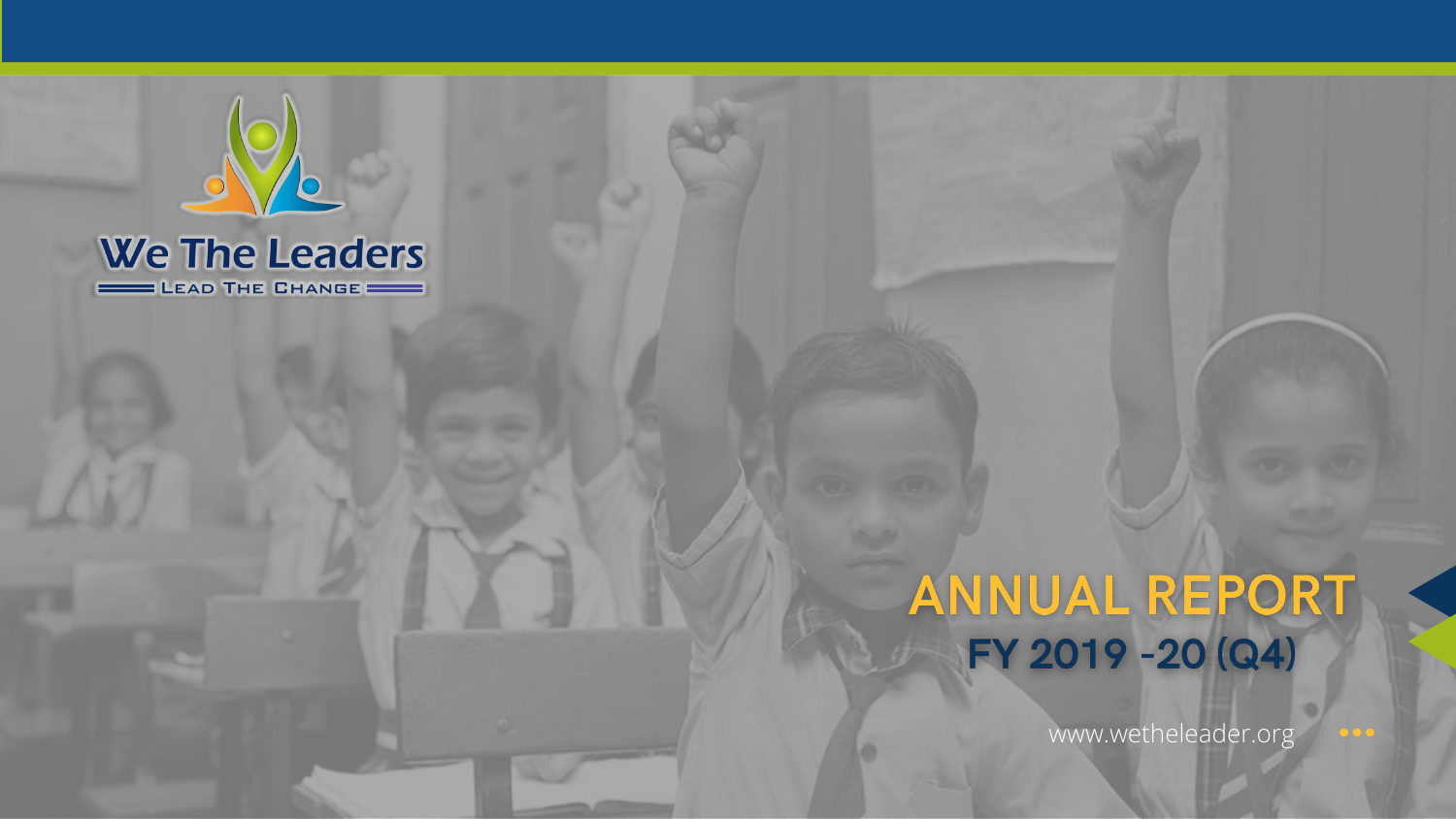

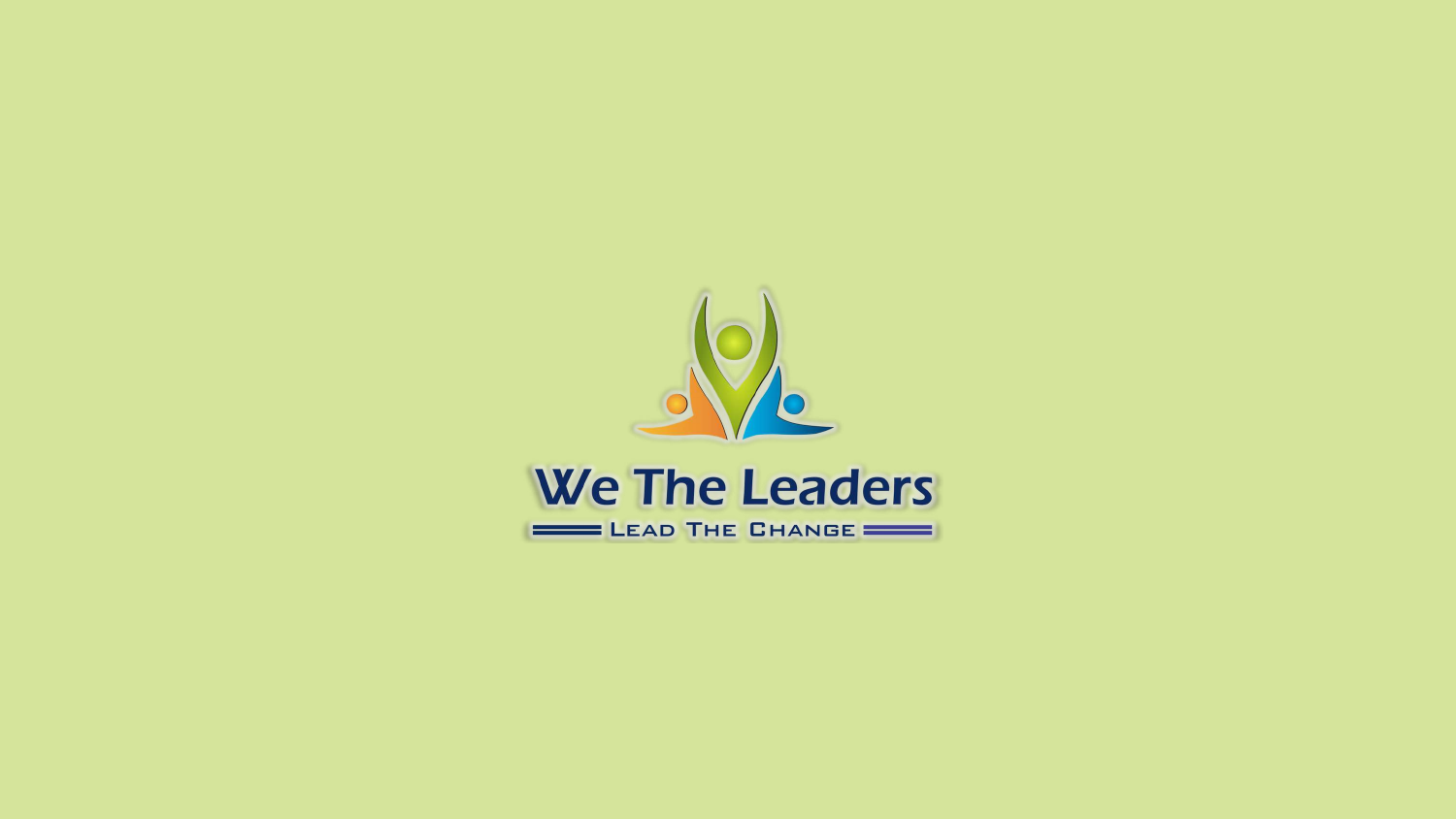# Table of

ABOUT US ......................... **MISSION & VISION.............** VOLUNTEERING MODELS... **MESSAGE FROM CHIEF SER THE WTLF LOGO............... VOLUNTEER REGISTRATION** OUR JOURNEY SO FAR....... **Q4 VOLUNTEERING MOVEM** DONATE............................ CONTACT US.....................

#### ANNUAL REPORT FY 2019-20

01



| 03 |  |
|----|--|
|    |  |
|    |  |
| 08 |  |
|    |  |
|    |  |
|    |  |
|    |  |
|    |  |

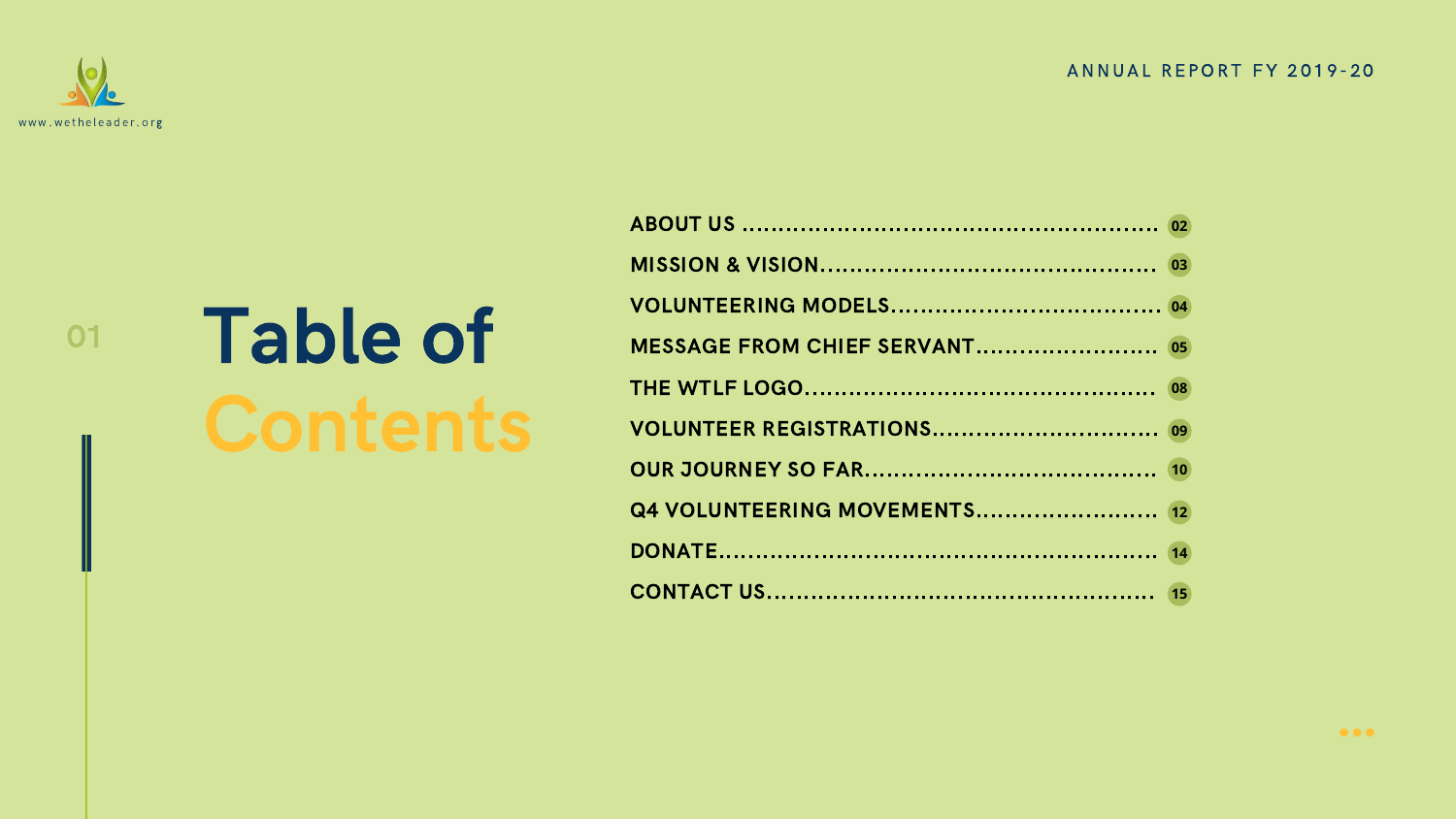



K.Annamalai, IPS., (Retd.) Chief Servant - WTLF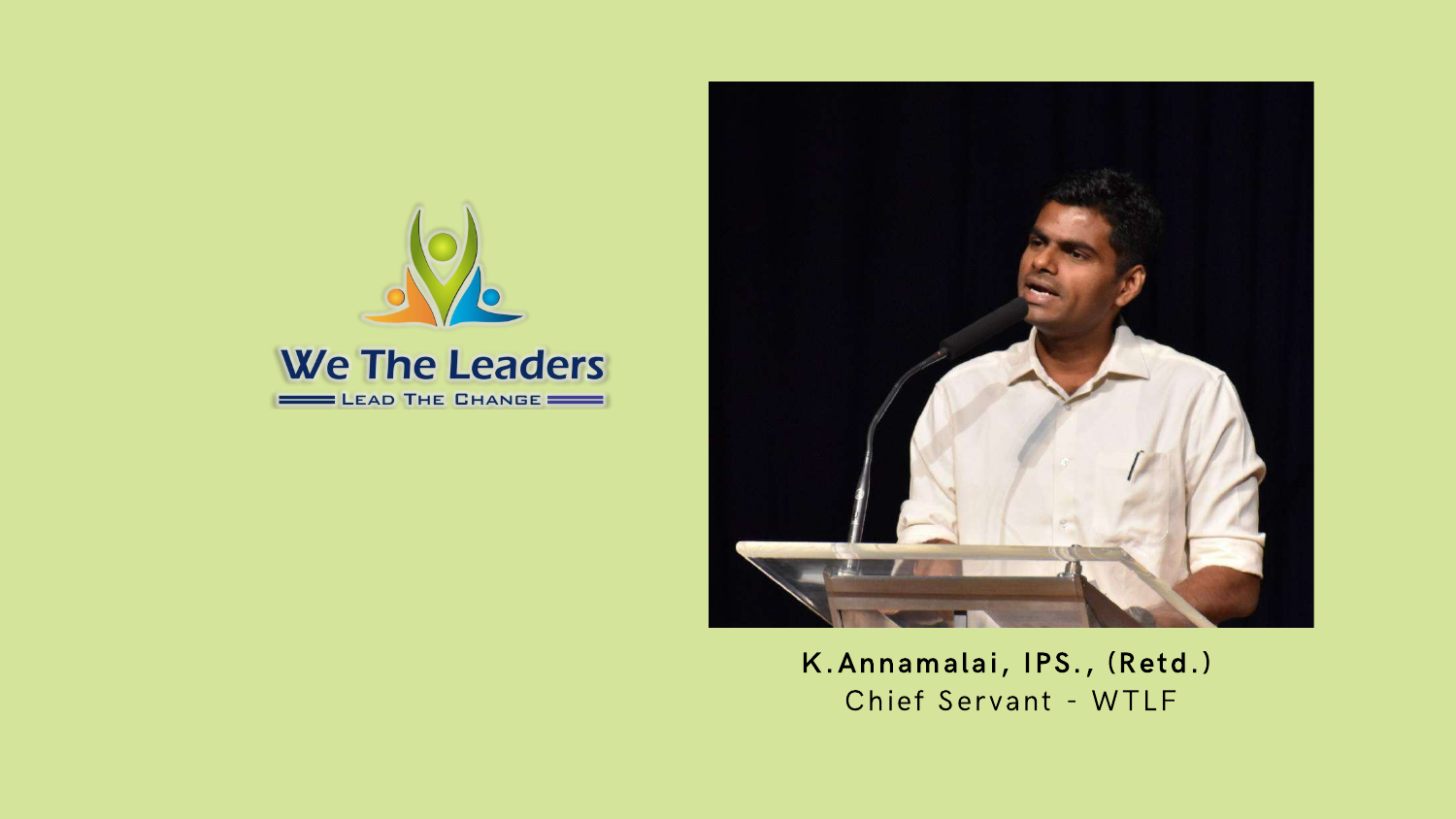The foundation is being started by like-minded individuals with the aim to do our part in making our society and in turn our country great. To do that we aim to instill a culture of honest conversation, open dialogue and being the change that we want to see.

We as a group believe, time for talk is over and we can get into action even if it might appear miniscule. We will without a doubt do our meaningful part in setting our country onto a path for greater heights. We clearly want to get into three areas that we believe will define the aspirations of 'new' India.

- 1.) Skilling from job seeking in stage 1 to job creation in stage
- 2.) Dialogue for Development.
- 3.) Organic farming, living with needs in control and an alternate model of development.

#### ANNUAL REPORT FY 2019-20



02

## About Us

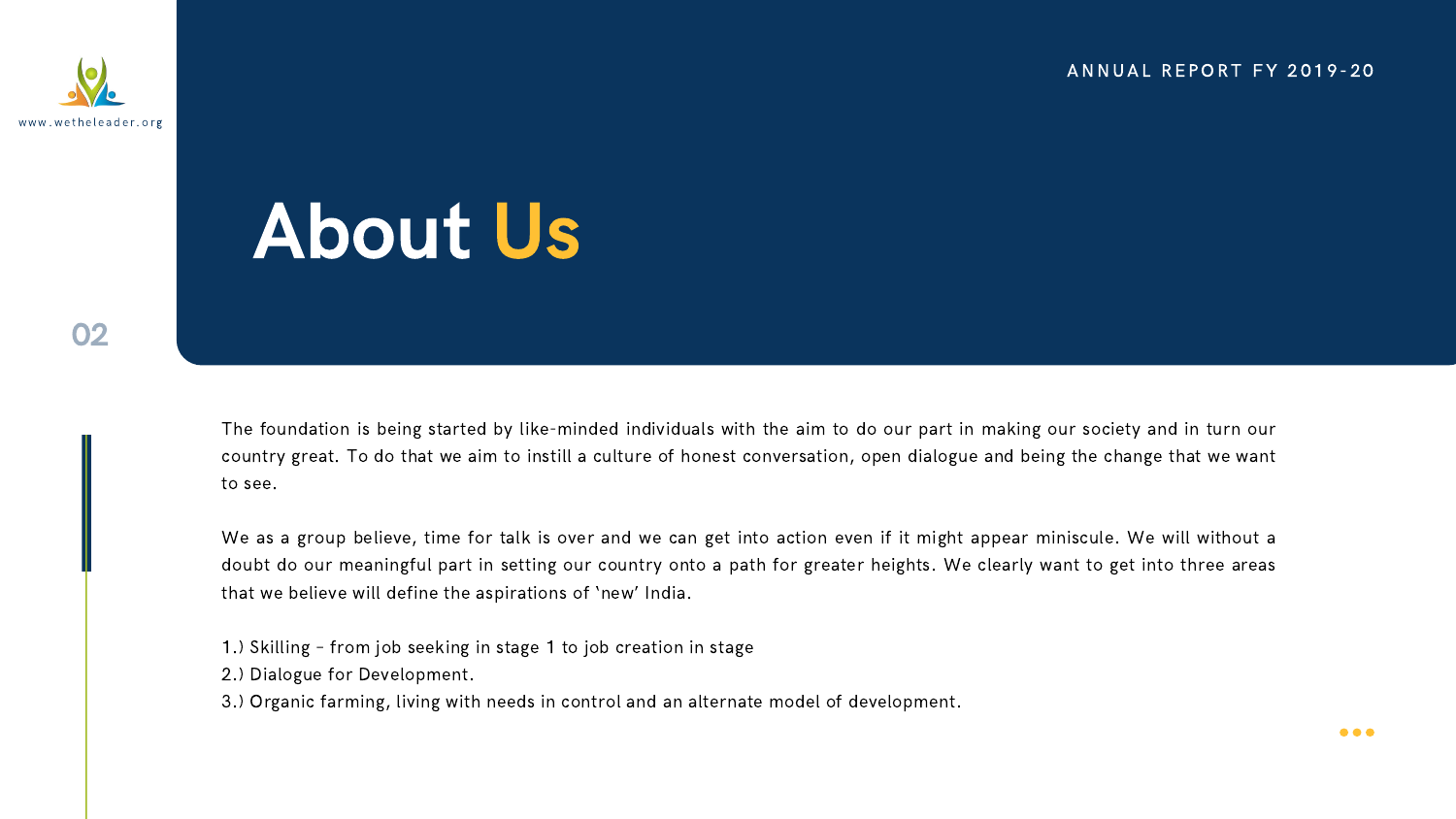- To facilitate a movement of volunteering
- To empower and enable individuals to become positive change agents
- To enable institutions to effectively engage community to deliver services
- To promote sustainable lifestyles

#### ANNUAL REPORT FY 2019-20

# Mission

With the aim to contribute our part in making our society and in turn our country great.



## Vision

03

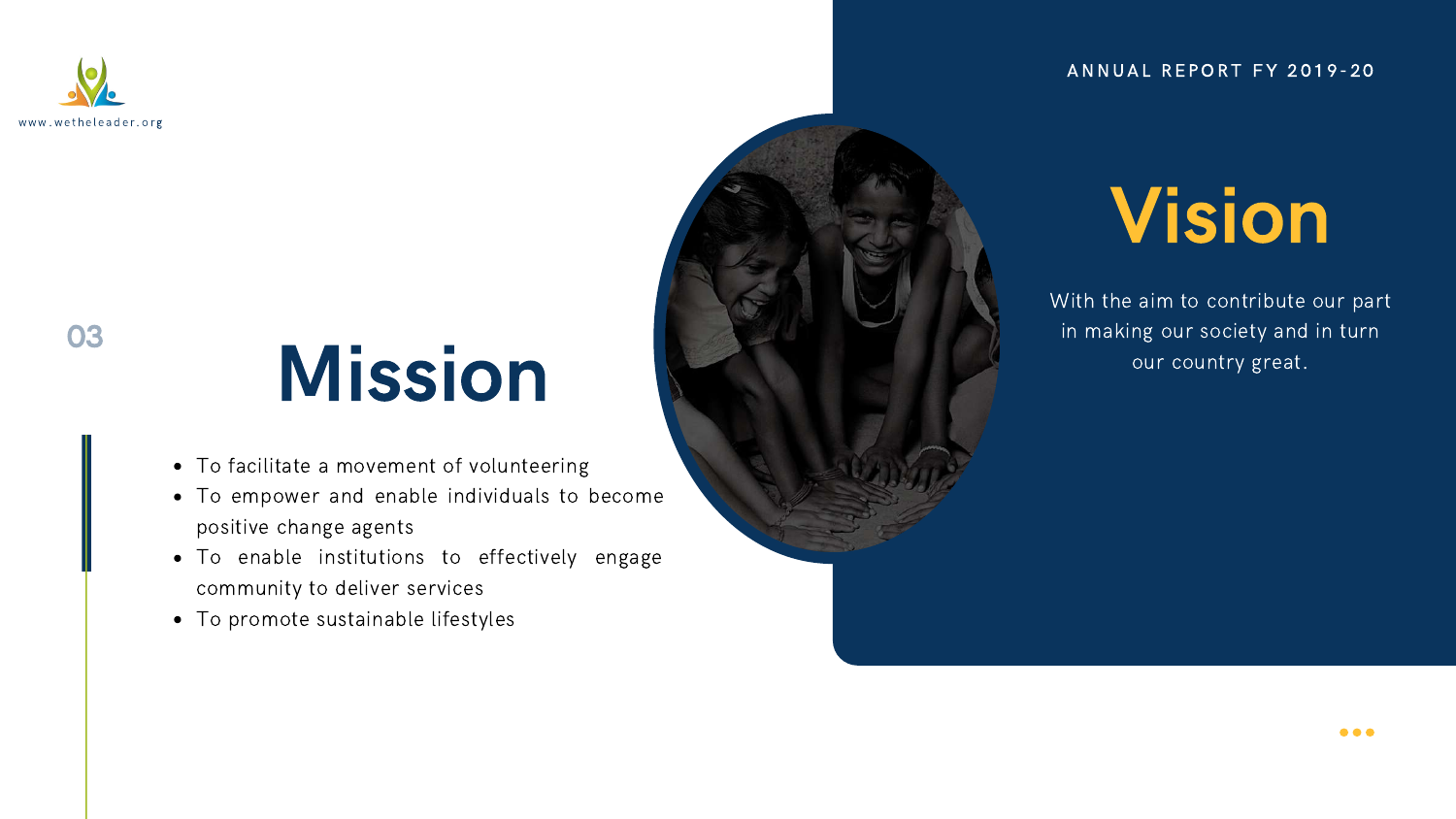### Volunteering Models

#### Weekday Volunteering

Give a few hours for 2-3 days during the week. This is most suitable for people who work on their own schedules, homemakers and retirees.

#### Long Term Intern

### Volunteer Professional **Services**

One can offer professional skills to serve community's needs. Doctors, auditors, lawyers writers or any other professional can offer their professional services.

Volunteer every day for 6 months after graduation to gain deeper understanding of the social sector and contribute significantly. This is suitable for those looking for a perspective altering experience and an arena to do meaningful work. We will reimburse all reasonable expenditures incurred during this time.

#### Weekend Volunteering

Spare a few hours on weekends. This is ideal for professionals and college students.

#### Virtual Volunteering

People with special skills like creative writing, movie making, website creation, graphics design, etc. can help us with backend tasks.

#### A N N U A L R E P O R T F Y 2019 - 20

#### Short Term Intern

Volunteer every day for one month or more during the semester breaks. College students who wish to learn more about the social sector can benefit from this model. We will provide certificates after the intern completes the project.



www.we t h e l e a d e r. o r g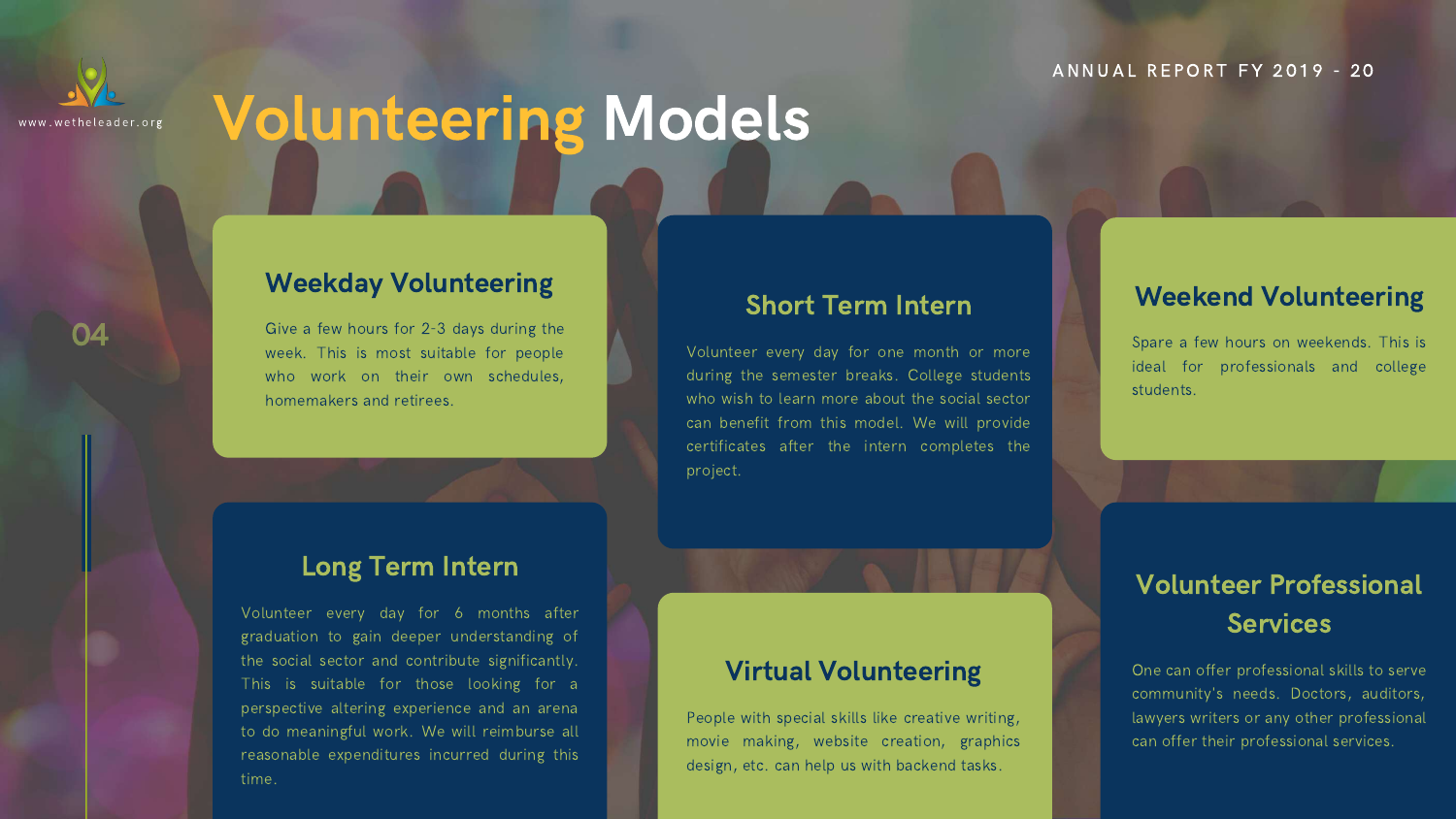The foundation is being started by like-minded individuals with the aim to contribute our part in making our society and in turn our country great. To do that we aim to instill a culture of honest conversation, open dialogue and being the change that we want to see.

Too much pessimism is being woven into our national fabric with corruption, lack of accountability and zero to nil enlightened leadership continuing to be our bane. The bulk of talents that resides in rural India is not finding an outlet to express itself. Its voice remains to be heard and is feeble for a long time. The current growth trajectory that is widening the gulf between the rich and poor, despite the governments' best of intentions might throw all of the recent decadal gains under the bus, if the course correction doesn't happen soon. What is most surprising is that people have gotten used to corruption as a way of life and leadership at the political office level is kept at a very low threshold and that enables all the undesirable character to wield power.



Continued...

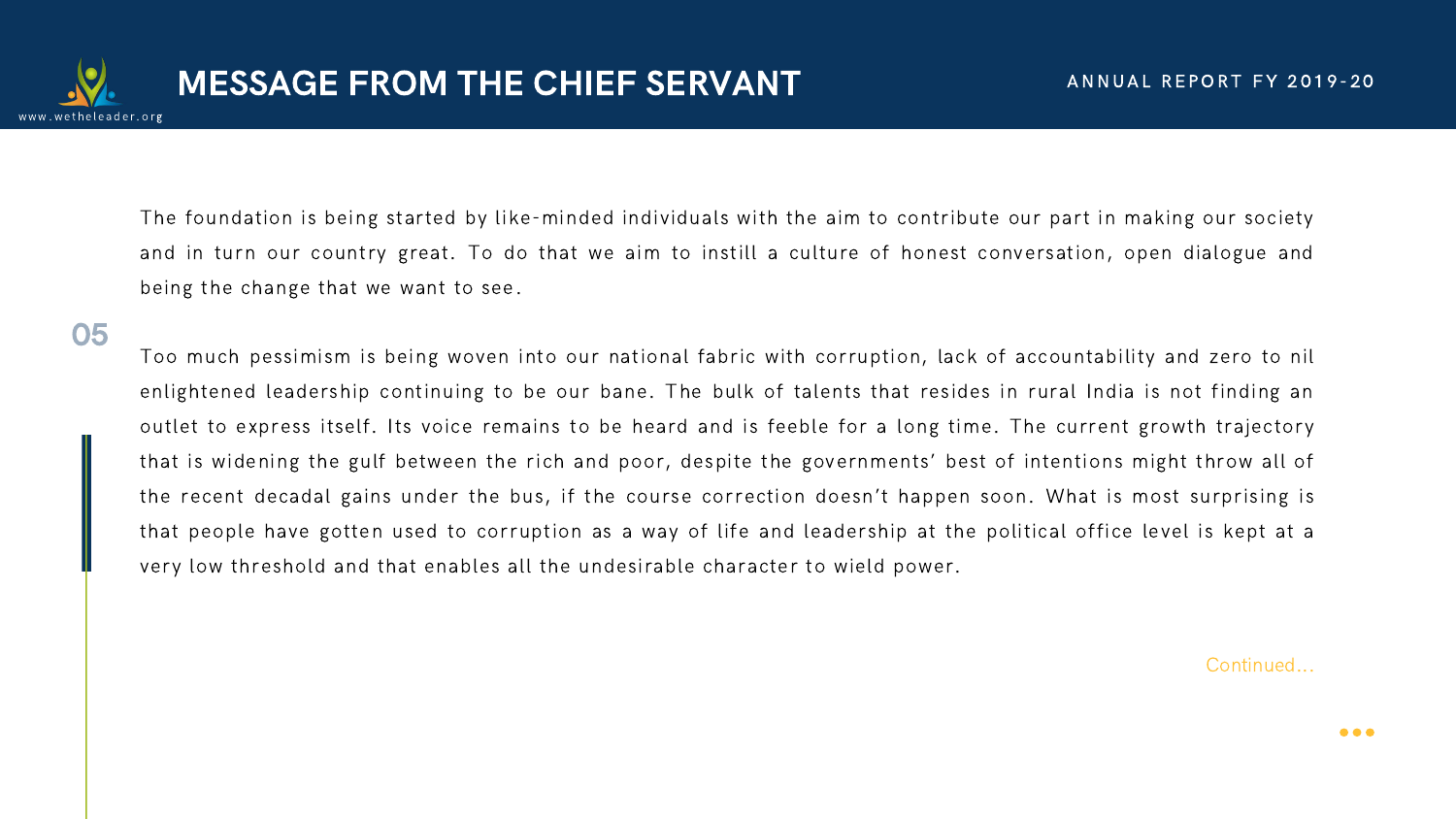The way forward:

As a group we believe the time for talks is over and we can get into action even if it might appear miniscule. We will without a doubt do our meaningful part in setting our country onto a path for greater heights. We clearly want to get into three areas that we believe will define the aspirations of 'new' India.

06 1. Skilling – from Job Seeking in stage 1 to job creation in stage 2:We would like to start a dedicated program to skill youths who have a basic degree or in their final year of graduation. The core emphasis of this program will be on building communication skills, critical thinking ability and helping them to be confident and maybe not be perfect individuals, which our current education system is intending to do. We have partnered with Valluvar College of Science & Management, Karur and that will be our first base. We will be upgrading one seminar hall with facilities needed to deliver the course. Once they are trained, we intend to facilitate placements for them.

2. Dialogue for Development:This dialogue series that will be hosted will try to bring the best of speakers available in urban areas to rural audiences. We will be organizing awareness workshops on topics of pertinent interest that include – pressing national issues, good politics and political leadership, development needs of the local areas, best of writers, new and innovative ideas to infuse fresh energy and dynamism among the audience. This will be a halfyearly affair in Karur, Coimbatore and Mangalore.



Continued...

...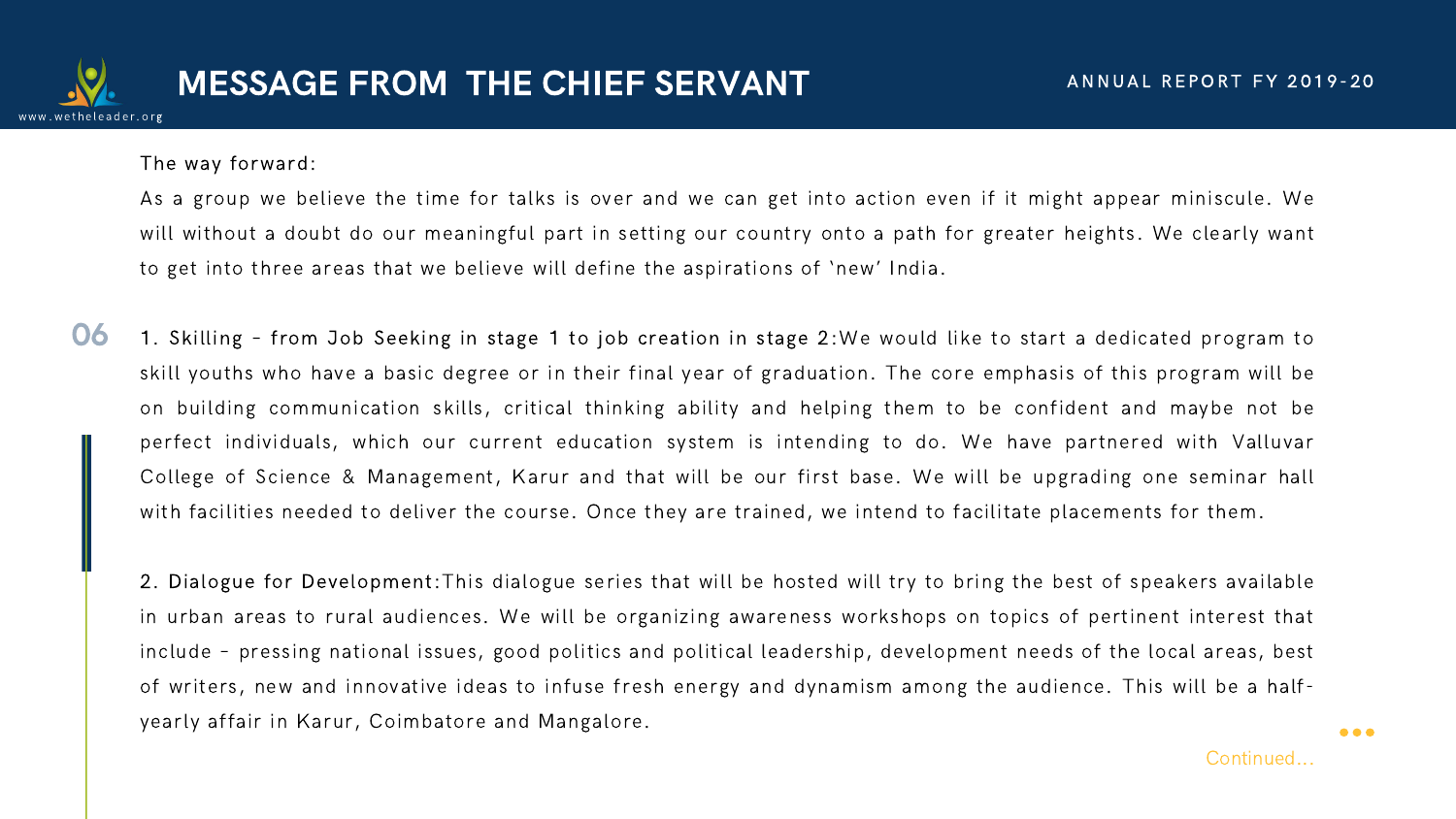### MESSAGE FROM THE CHIEF SERVANT

07

3. Organic farming, living with needs in control and an alternate model of development:Rural areas which were cradles of civilization have become living hells now with people migrating en masse. Mahatma Gandhi memorably said, 'India lives in its villages' and now the apt representation would be, 'Indian villages live with its belly up'. Many of our reckless policies and blind aping of the west have taken us to this stage. We aim to shift the focus back to agriculture and that too in an organic way, educating people on their needs and wants and importantly to promote an alternate and an Indian way of living. This has to go through the route of conversation building – experimentation – encouraging and finally funding. We are committed to cracking this seemingly tough problem.

We might not have arrived at the most apt model now but we have the best of intentions to keep evolving.

Come, let's act now !!!

Annamalai K., IPS (R) Chief Servant We The Leaders Foundation



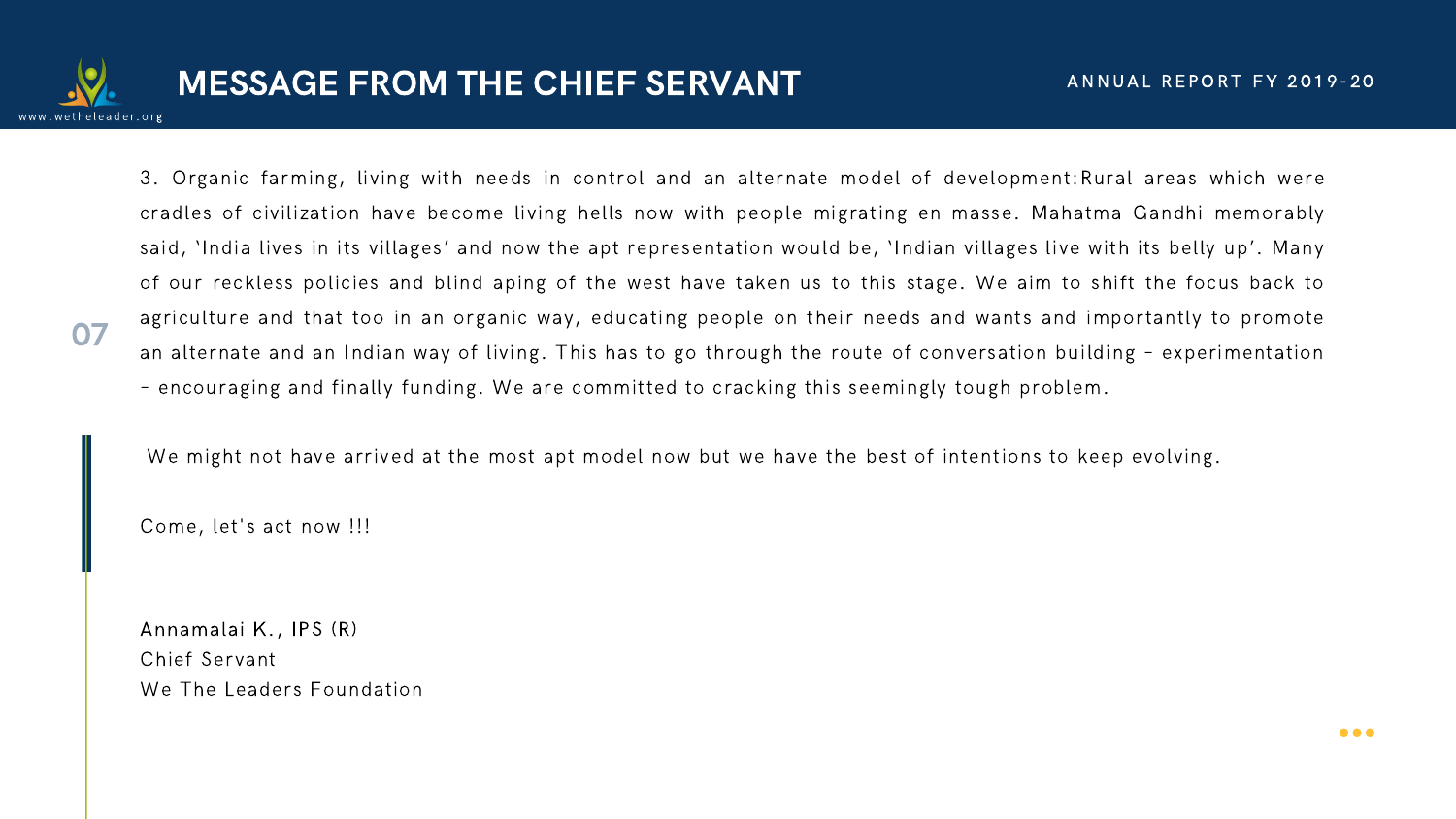



### **The WTLF Logo - Lead The Change**

We The Leaders Foundation is rooted in three areas that believe will define the aspirations of 'New' India.

The core emphasis of this area will be on building communication skills, critical thinking ability and helping them to be confident and maybe not be perfect individuals, which our current education system is intending to do.

#### ANNUAL REPORT FY 2019-20  $\bullet\bullet\bullet$





#### Skilling **Dialogue for Development**

We believe it is crucial to get to the 'root cause' of an individual's temperament by providing them with their true underlying motivations, and giving them an understanding of how that leads to their visible behaviour.

The aim is to shift the focus back to agriculture and precisely in an organic way, educating people on their needs and wants and importantly to promote an alternate and an Indian way of living. This has to go through the route of conversation building – experimentation – encouraging and finally funding.

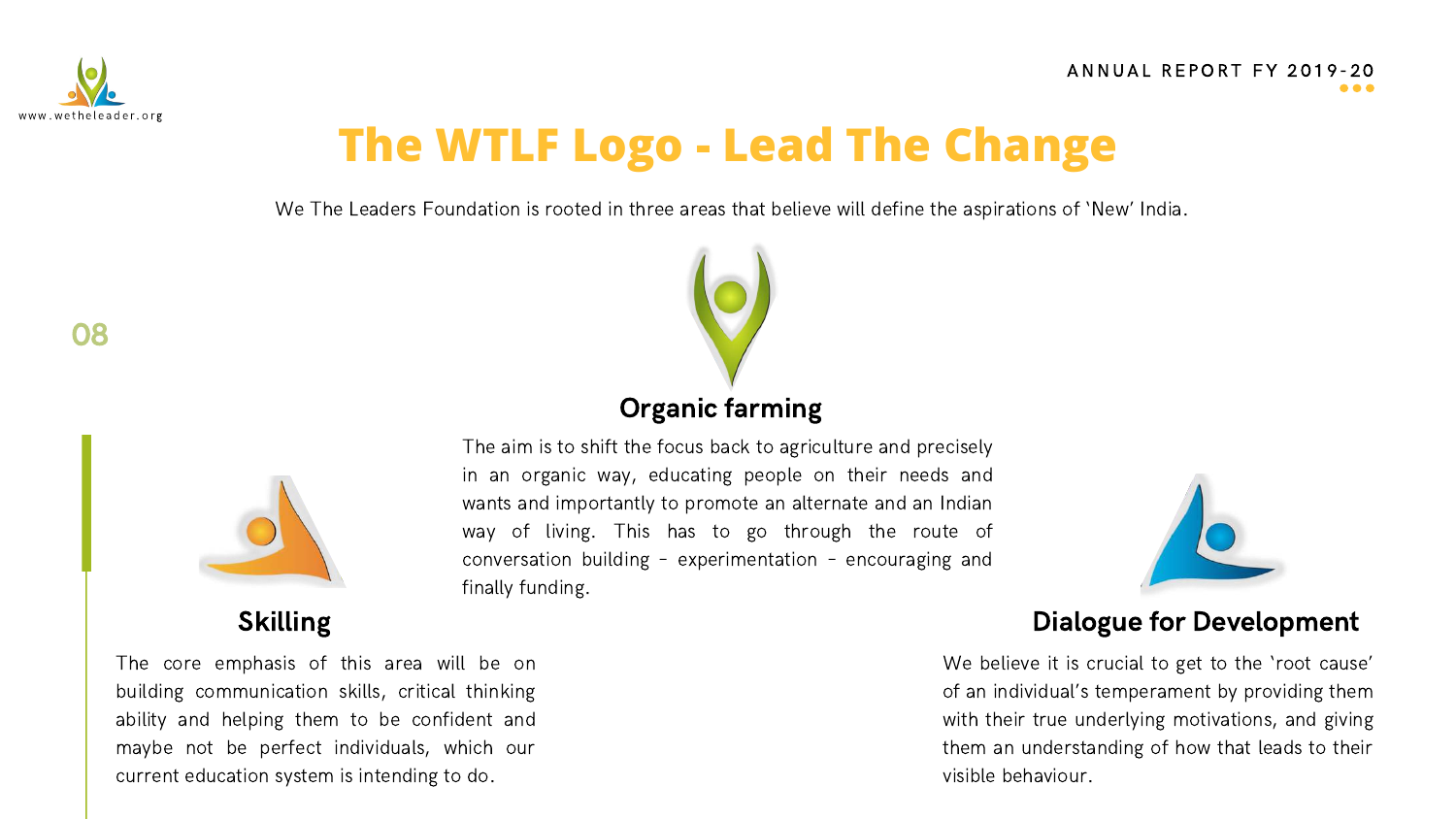# Volunteer Registrations Count

The desire of our change makers - Lead The Change



**20**

**15**

**10**

**5**

**0**



#### WTLF STARTED OPERATIONS IN Q4 FY 2019-20

ENROLLMENTS

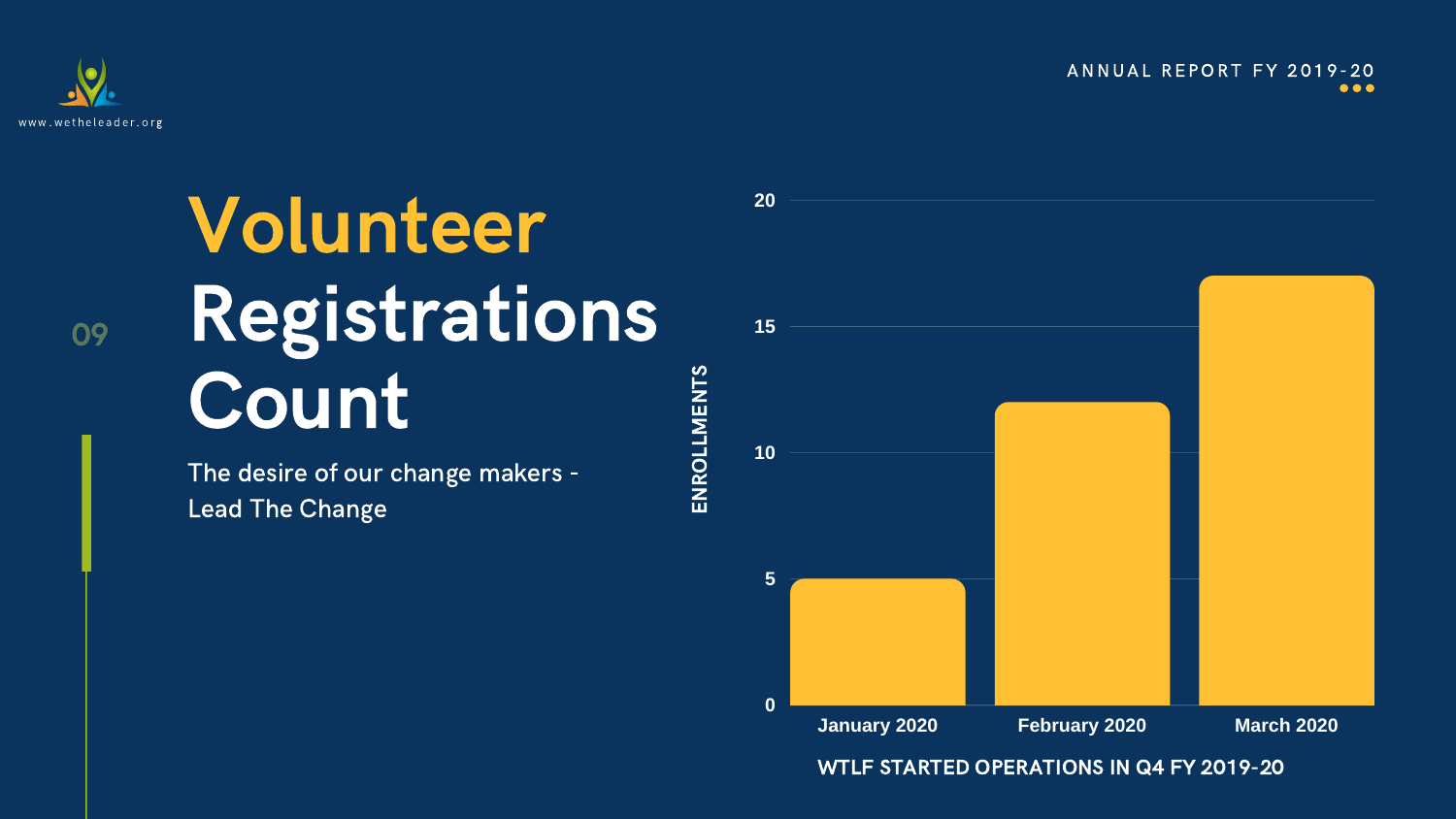Impact on Change

> The Power of our volunteering movement





Q4 FY 2019-20

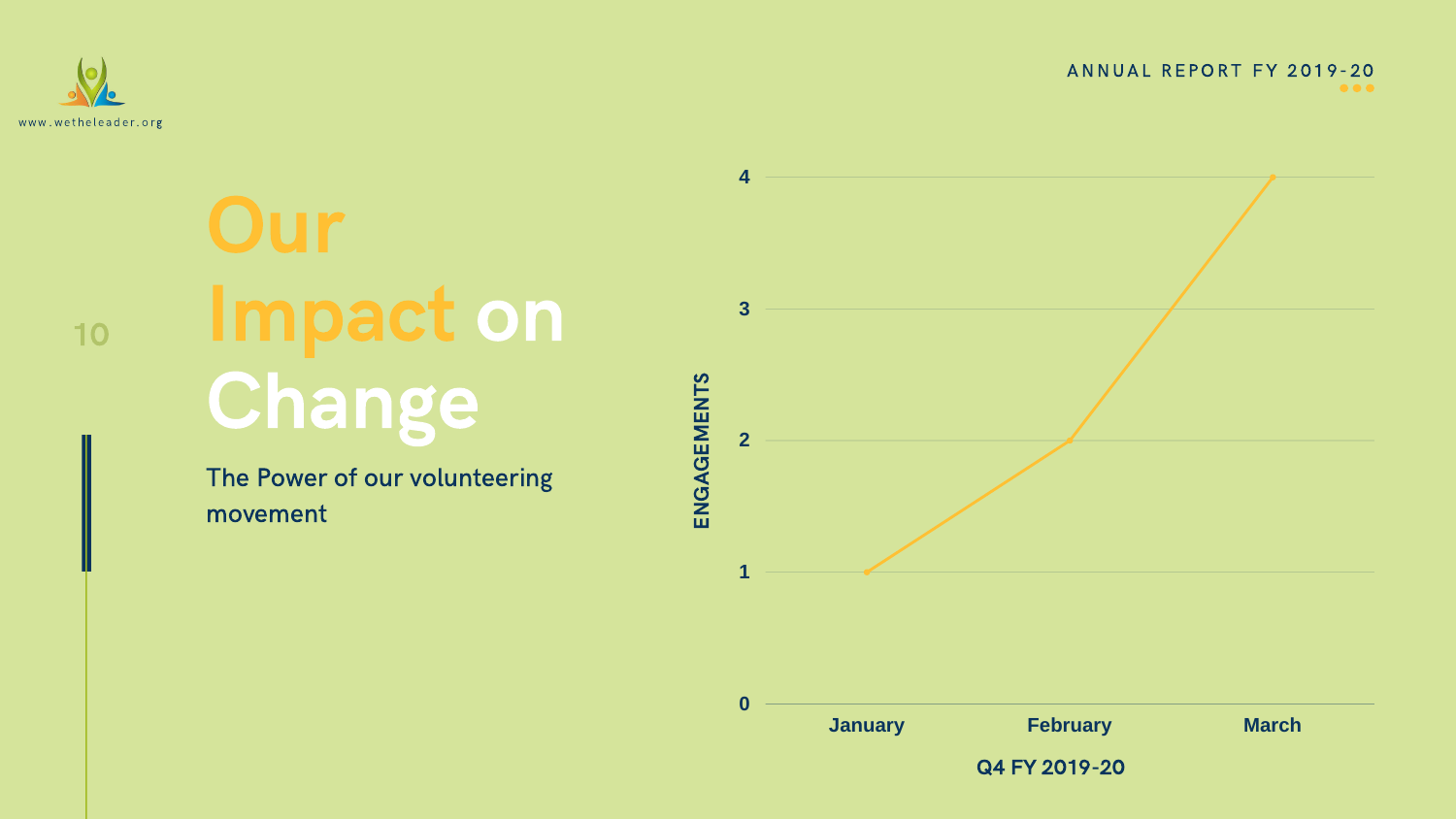



Karnataka

Tamil Nadu

### 63 Volunteers

Tamilnadu - Karur

Karnataka - Bengaluru

Operations of We The Leaders Centers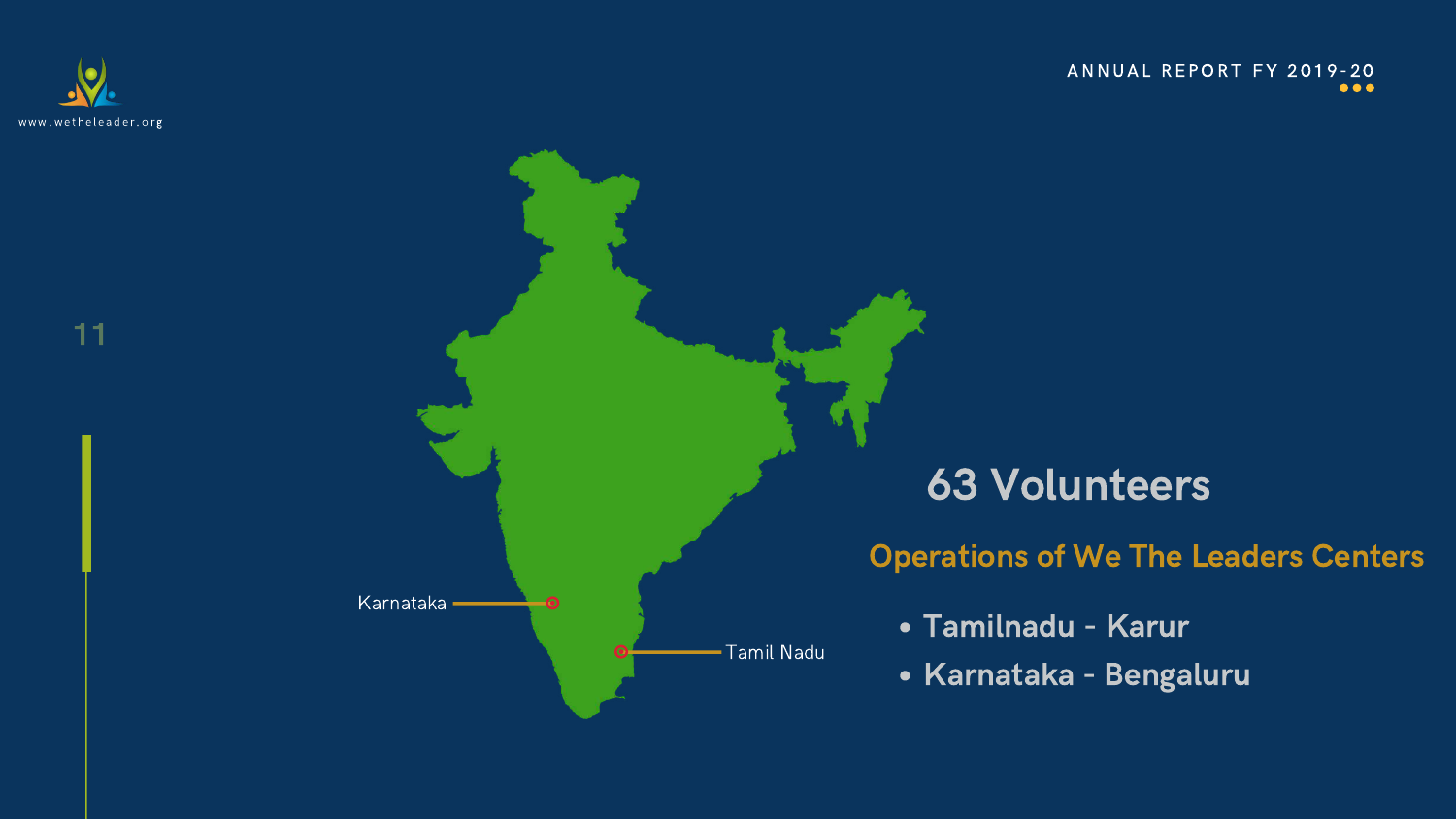

### 12 **A Glimpse of Our Volunteering Activities - Q4 (2019-20)**

ANNUAL REPORT FY 2019-20

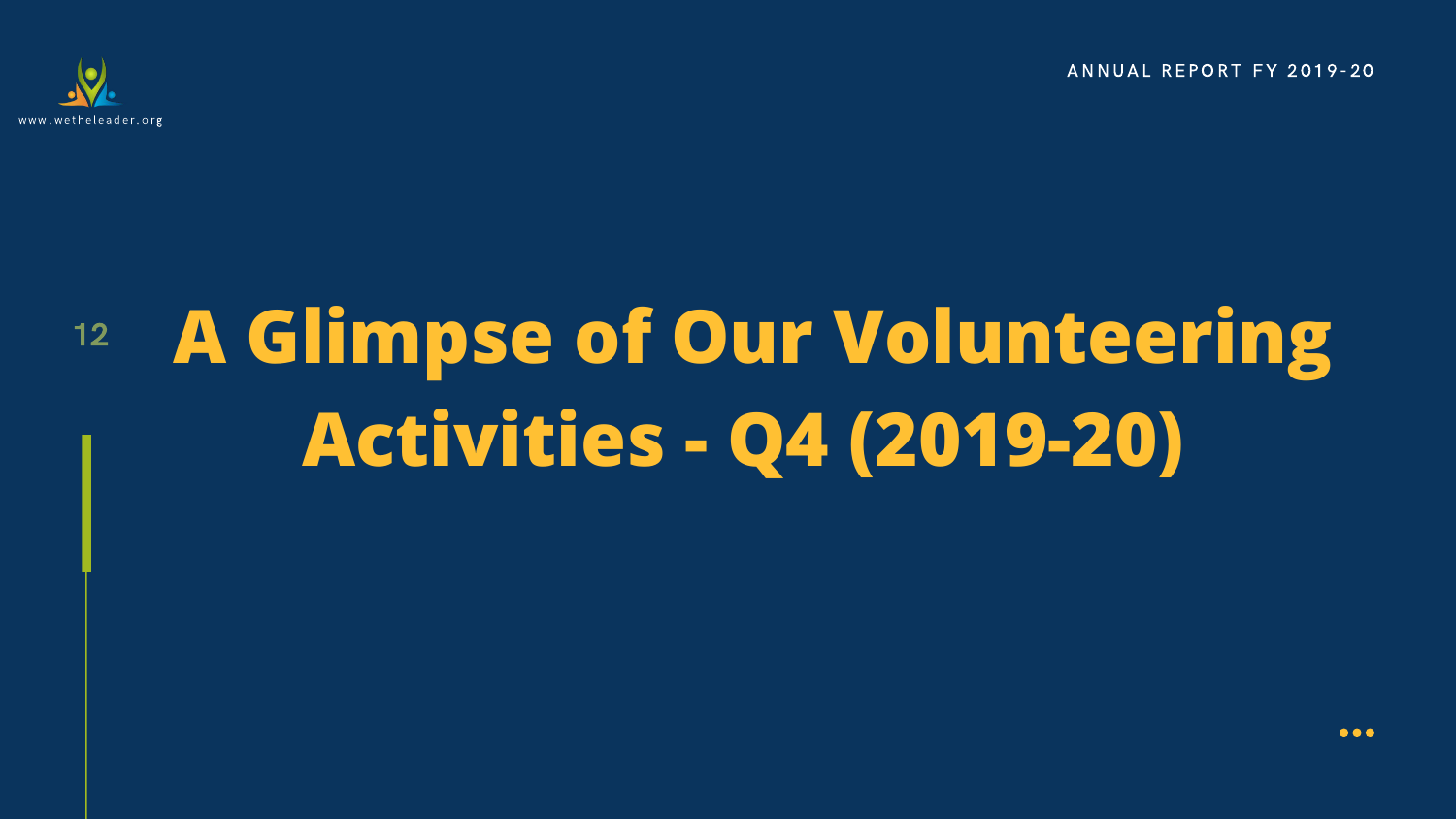We The Leaders Foundation is the result of a congregation of like minded individuals who strive to make the society a better place to live. The country is nothing but a reflection of its people and its societies and this is the core aspect on which the organization's goals and objectives were arrived at and the culmination of such ideas resulted in what we call as "We The Leaders Foundation".

Our organisation's prime focus is on creating and establishing able and competent leaders in all walks of life to hold accountability and moral responsibility for the betterment and the improvement of the society that we live in which has been seriously affected by the pessimistic approach by people involved in corruption, lack of accountability and incompetence in their leadership.

A brainchild of Mr. Annamalai K, Former IPS Officer and the Chief Servant of We The Leaders Foundation and other like minded personalities from various walks of life, this organization aims at instilling a culture of honest conversation, open dialogue and being the change that we wish to see!

Our organisation aims to harness the best of the potential from rural India's population who are unable to express themselves given the fact that there aren't many platforms or guidance to channel these untapped hidden potentials.

WTLF also recorded its first 63 volunteers' registration in the event.

13



### Launch Event - We The Leaders Foundation & Official Website

Date: 14th March 2020 (Saturday)

Place of Activity: Karur, Tamilnadu

#### ANNUAL REPORT FY 2019-20







அறம் செய விரும்பு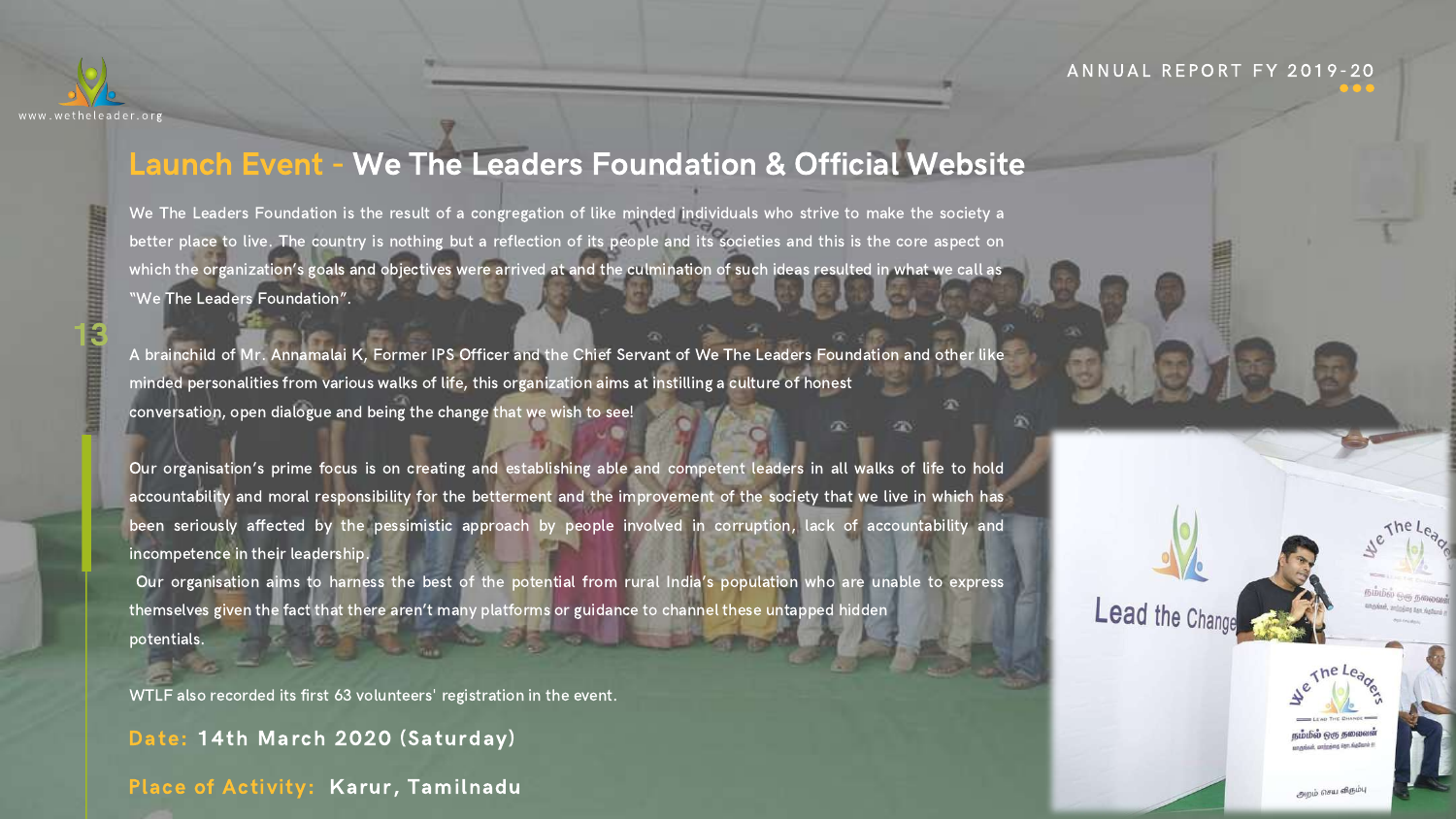We The Leaders Foundation has been actively involved in its commitment to work towards its motto "Lead The Change".

The journey towards the path of bringing a change and realising the dream initiated in quarter four of FY 2019-20 and our volunteers have been highly successful in executing various projects and events that aim to bring us closer to building a better society for tomorrow.

We look to make a positive impact by churning out and moulding the raw untapped potential of many youngsters in the country hailing from rural parts of India. We highly look forward to build and expand our mission to a much broader set of the population and create the Change we all intend to see.

We appeal to you to make your generous contributions which will be used in highly meaningful ways to empower and train the society and create leaders who will lead by example and train others in the process of ensuring a collective growth as a community!

Every goal comes at its own costs and We The Leaders Foundation has been actively involved in trying to effectively make use of its resources and manage all its needs for a sustained service till now but as we look to expand and make a positive change, we would highly feel gratified and appreciate your support in making us realise our dreams.

Thank you

Important Note:

- Currently, Contributions to We The Leaders Foundation are not eligible for tax exemption under Sec. 80G vide.
- We The Leaders Foundation is a registered Public Charitable Trust and has not yet registered for IT exemptions and benefits under 12A, 80G and FCRA.
- Receipts will be provided for all donations

14

### Donate<sup>ANNUAL REPORT FY 2019-20</sup>